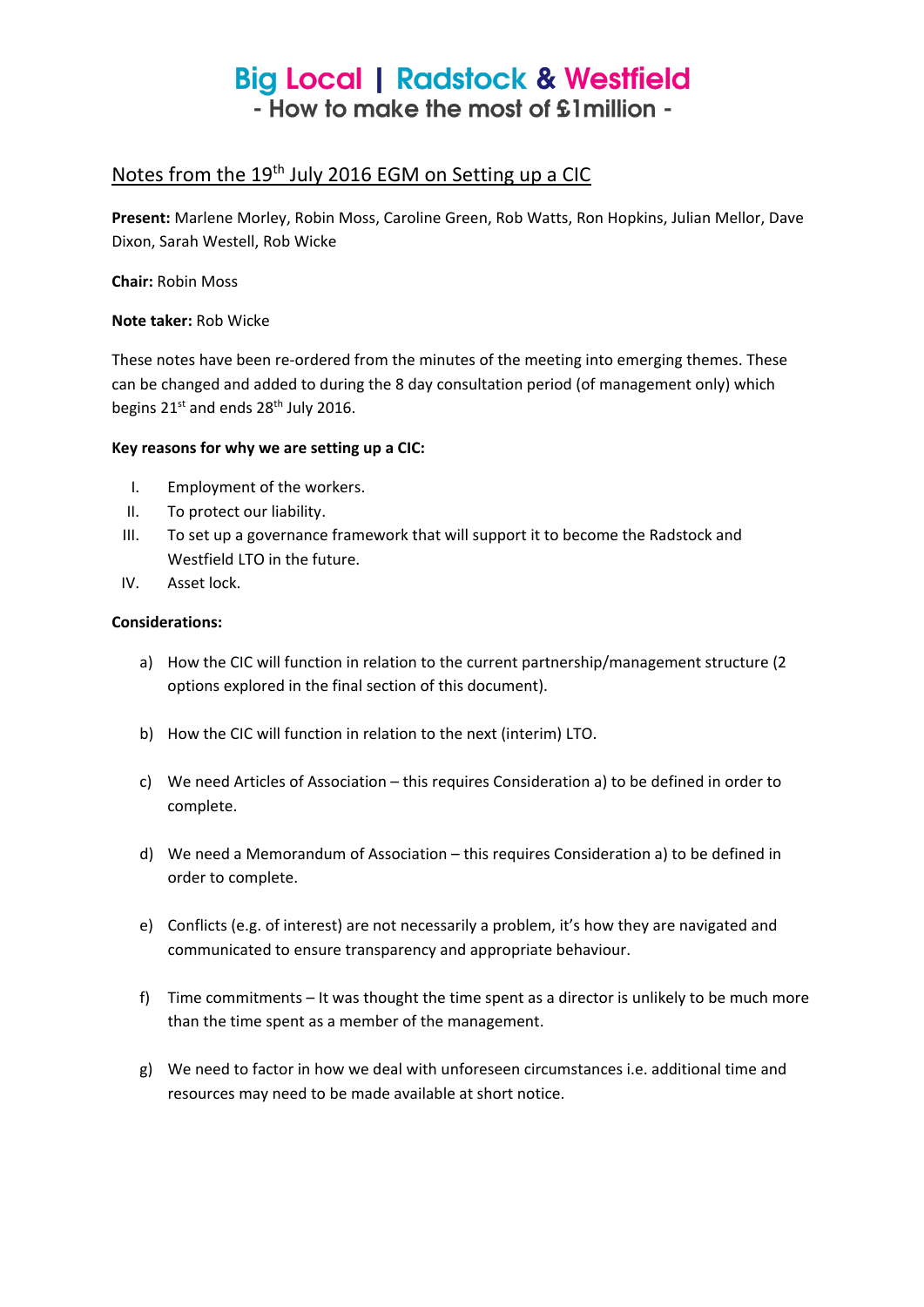### **Big Local | Radstock & Westfield** - How to make the most of £1 million -

- h) We need to be realistic about our expectations for how members of the partnership will be involved. There are a number of valid reasons why they join but don't get involved. Ideally we would like more of them more active.
- i) A regular audit of who's on the partnership may be beneficial.
- j) Will the membership be 'participatory' (i.e. anyone interested can apply to management/governing body) or 'open' (i.e. anyone meeting a particular criteria is eligible, such as from Radstock and Westfield and/or works in that area)?
- k) If directors receive payment (for either being a director or contracted) then there are two cons: 1. People may have a perception that directors are on the board to make a financial gain. 2. People could become director to make a financial gain or for their organisation to make a gain.

#### **Rules:**

- 1) Members can sack the directors by calling an EGM.
- 2) Voting members meet at the AGM and elect the directors (who form the management committee).
- 3) The directors have a legal duty and obligation to ensure the CIC is operating in the way it was set up to, (currently the members of the management board don't have that level of commitment/responsibility).
- 4) Decisions can only be taken by directors.
- 5) The articles determine the director's powers.
- 6) People can be co-opted on as a member, but can't make decisions their role is advisory.
- 7) If a member/ director doesn't turn up to three consecutive meetings then they're out.
- 8) By-laws can be inserted into the CIC, so long as provision for making by-laws is included in the association documents.

#### **How the CIC will function in relation to the current partnership/management structure:**

Two options were proposed (also see tables below):

- 1) Partnership and management to remain as they currently are, with the CIC separate.
- 2) The CIC to replace the partnership and management but maintain a similar model within the structure.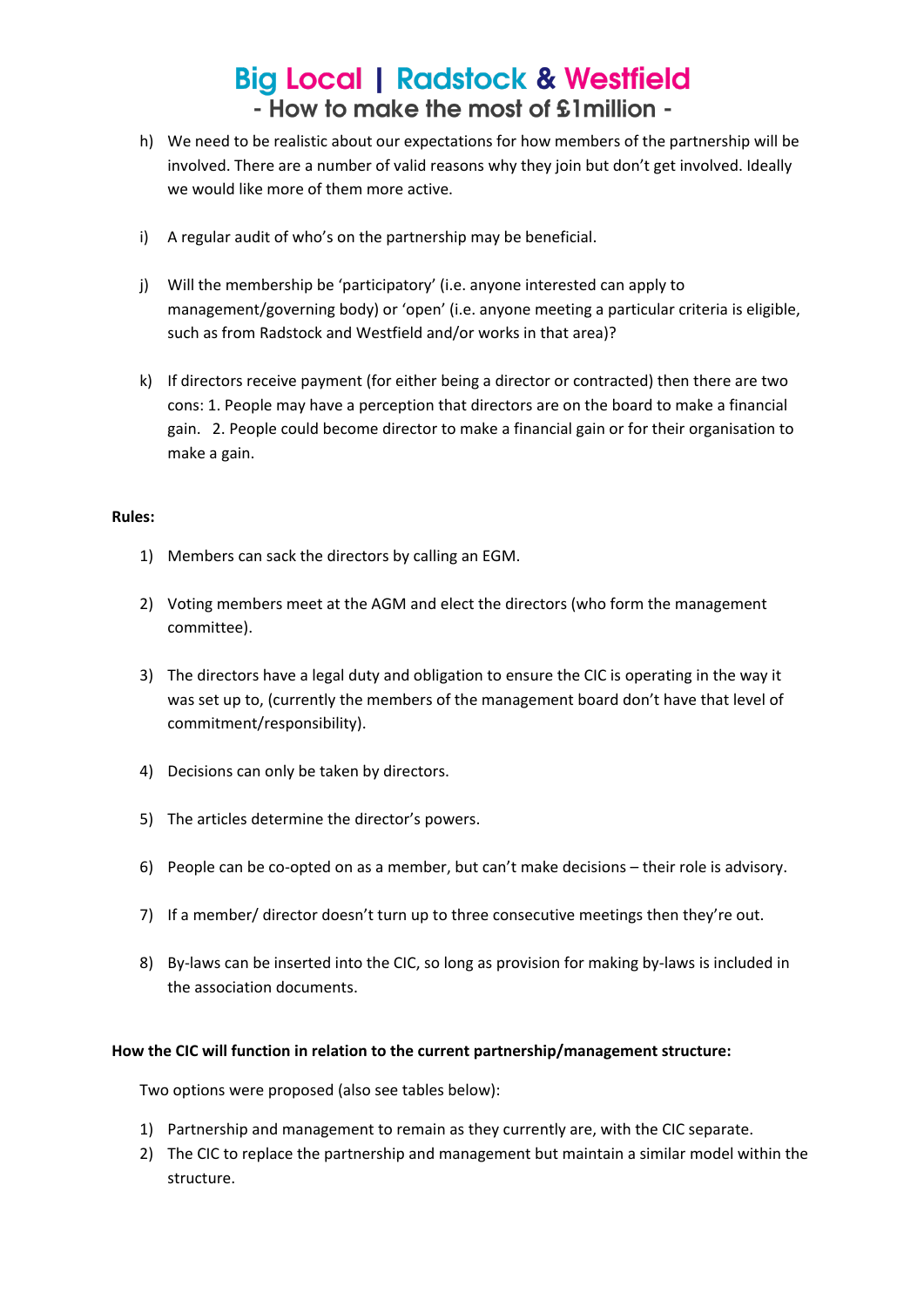# Big Local | Radstock & Westfield<br>- How to make the most of £1 million -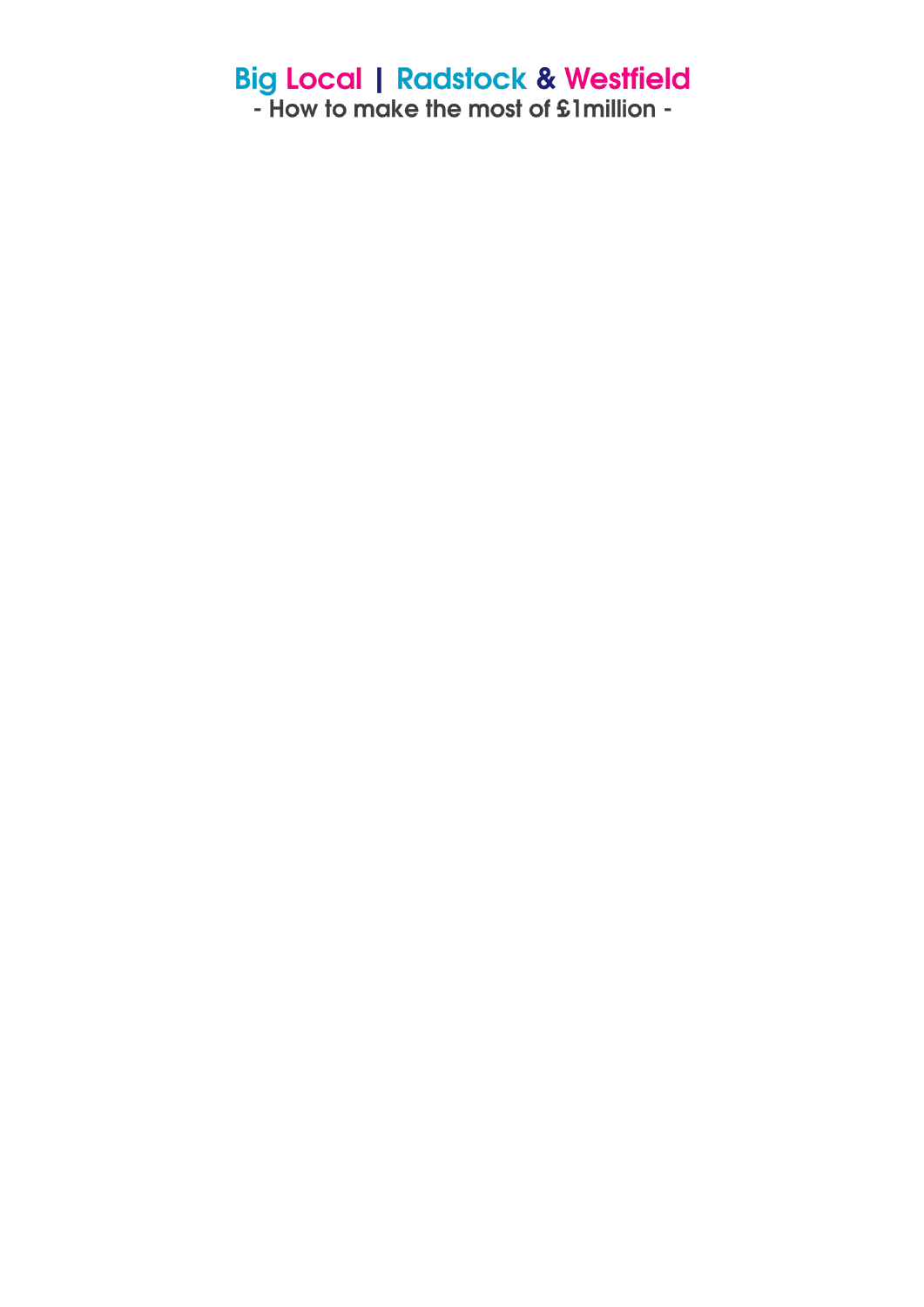# Big Local | Radstock & Westfield<br>- How to make the most of £1 million -

| Partnership and management to remain as they currently are, with the CIC separate<br>1)                                                                             |                                                                                        |
|---------------------------------------------------------------------------------------------------------------------------------------------------------------------|----------------------------------------------------------------------------------------|
| Pros                                                                                                                                                                | Cons                                                                                   |
| There is a separation of the work done (by CIC)<br>and the people who approve it (Radstock and<br>Westfield Big Local)                                              | Can be difficult for people to understand why<br>there is now a separate organisation. |
|                                                                                                                                                                     | There would be separate management and<br>director meetings.                           |
| de City<br>Mership<br>Partnership and CIC separate 1                                                                                                                |                                                                                        |
| Lpca<br>Manag<br>Partnership numbers not angaging<br>Deagon Don - people come. X refuge<br>Need more people active-wang<br>How Partnership and Management operate 1 |                                                                                        |